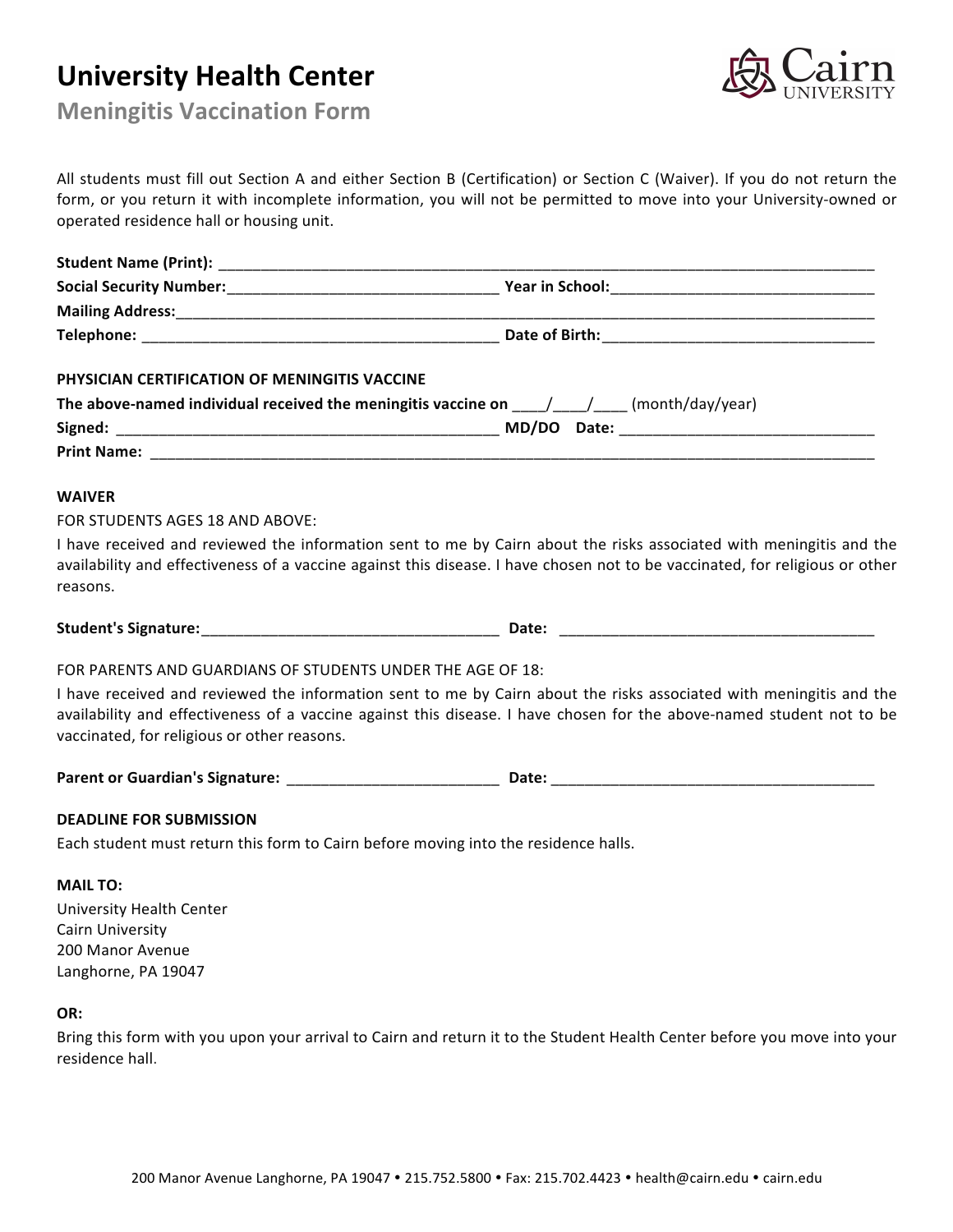## **Frequently Asked Questions about Meningitis**

#### **Q: WHAT IS MENINGITIS AND MENINGOCOCCAL MENINGITIS?**

A: Meningitis, often referred to as spinal meningitis by the general public, is an infection of the layers of tissue, which cover the brain and spinal cord. It may be caused by many different germs. It is generally a very serious illness, which can result in blindness, deafness, amputations, permanent brain damage, or even death. However, with proper treatment, many people recover fully.

Meningococcal meningitis is a particularly severe form of meningitis caused by the bacteria *Neisseria meningitides*. Even when treated with the right antibiotics, about 10-20% of people with this illness die, often within hours of the onset of the first signs of illness.

#### **Q: WHAT ARE THE SYMPTOMS OF MENINGITIS?**

A: Symptoms for meningitis (for adults) may include:

- Fever
- Severe Headache
- Stiffness of the neck
- Nausea and maybe vomiting
- A skin rash that looks like small, purplish red dots

Persons with meningitis may also be confused or very drowsy; sometimes they may even go into a coma, which they cannot be awakened from. Getting early medical advice when a person has a fever, stiff neck and headache, especially when meningitis has been reported in the community, can be lifesaving.

#### **Q: WHY SHOULD COLLEGE STUDENTS BE CONCERNED ABOUT MENINGITIS?**

A: Meningitis is increasing among college students. The number of cases among the 15-24 year-old groups doubled between 1991-1997, from 308 to 600 cases per year. College freshman living in residence halls are up to 4 times more likely to develop this illness than the general population. Investigations of previous college outbreaks suggest that lifestyle behaviors among college students may be related to the occurrence of these cases.

#### **Q: CAN MENINGITIS BE PREVENTED?**

A: A vaccine is now available which can help protect individuals from meningitis. The centers for Disease Control (CDC), the American College Health Association (ACHA), and the American Academy of Pediatrics (AAP) recommend that parents and students be advised of the availability of this vaccine and that students should be encouraged to consider receiving it.

#### **Q: I STILL HAVE QUESTIONS. WHERE CAN I GET MORE INFORMATION?**

A: The following are sources of Information:

- Your family doctor can give you more information about the meningitis vaccine.
- Internet sources:
	- $\circ$  Meningitis Foundation of America www.musa.org
	- $\circ$  American College Health Association http://www.acha.org/Toplcs/menlngltls.dm
- If you have additional questions, please call the University Health Center at (215) 702-4334.